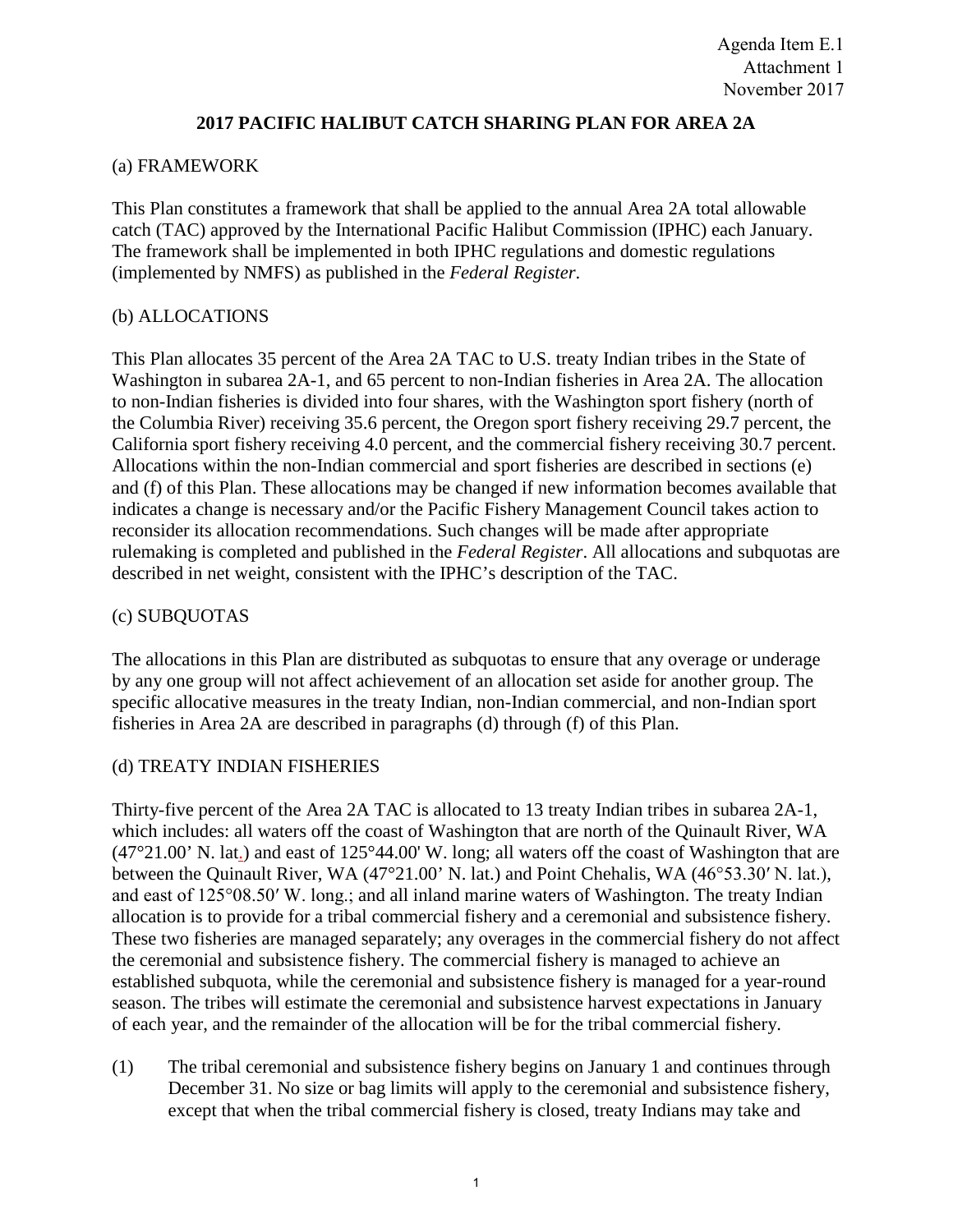retain not more than two halibut per day per person for subsistence purposes. Ceremonial fisheries shall be managed by tribal regulations promulgated inseason to meet the needs of specific ceremonial events. Halibut taken for ceremonial and subsistence purposes may not be offered for sale or sold.

(2) The tribal commercial fishery season dates will be set within the season dates determined by the IPHC and implemented in IPHC regulations. The tribal commercial fishery will close when the subquota is taken. Any halibut sold by treaty Indians during the commercial fishing season must comply with IPHC regulations on size limits for the non-Indian fishery.

# (e) NON-INDIAN COMMERCIAL FISHERIES

The non-Indian commercial fishery is allocated 30.7 percent of the non-Indian share of the Area 2A TAC for a directed halibut fishery and an incidental catch fishery during the salmon troll fishery. The non-Indian commercial allocation is approximately 19.9 percent of the Area 2A TAC. Incidental catch of halibut in the primary directed sablefish fishery north of Point Chehalis, WA will be authorized if the Washington sport allocation exceeds 224,110 lb (101.7 mt) as described in section (e)(3) of this Plan. The structuring and management of these three fisheries is as follows.

(1) Incidental halibut catch in the salmon troll fishery.

Fifteen percent of the non-Indian commercial fishery allocation is allocated to the salmon troll fishery in Area 2A as an incidental catch during salmon fisheries. The quota for this incidental catch fishery is approximately 2.9 percent of the Area 2A TAC. The primary management objective for this fishery is to harvest the troll quota as an incidental catch during the April-June salmon troll fishery. The secondary management objective is to harvest the remaining troll quota as an incidental catch during the remainder of the salmon troll fishery.

- (i) The Council will recommend landing restrictions at its spring public meeting each year to control the amount of halibut caught incidentally in the troll fishery. The landing restrictions will be based on the number of incidental harvest license applications submitted to the IPHC, halibut catch rates, the amount of allocation, and other pertinent factors, and may include catch or landing ratios, landing limits, or other means to control the rate of halibut harvest. NMFS will publish the landing restrictions annually in the *Federal Register*, along with the salmon management measures.
- (ii) Inseason adjustments to the incidental halibut catch fishery.

(A) NMFS may make inseason adjustments to the landing restrictions, if requested by the Council Chairman, as necessary to assure that the incidental harvest rate is appropriate for salmon and halibut availability, does not encourage target fishing on halibut, and does not increase the likelihood of exceeding the quota for this fishery. In determining whether to make such inseason adjustments,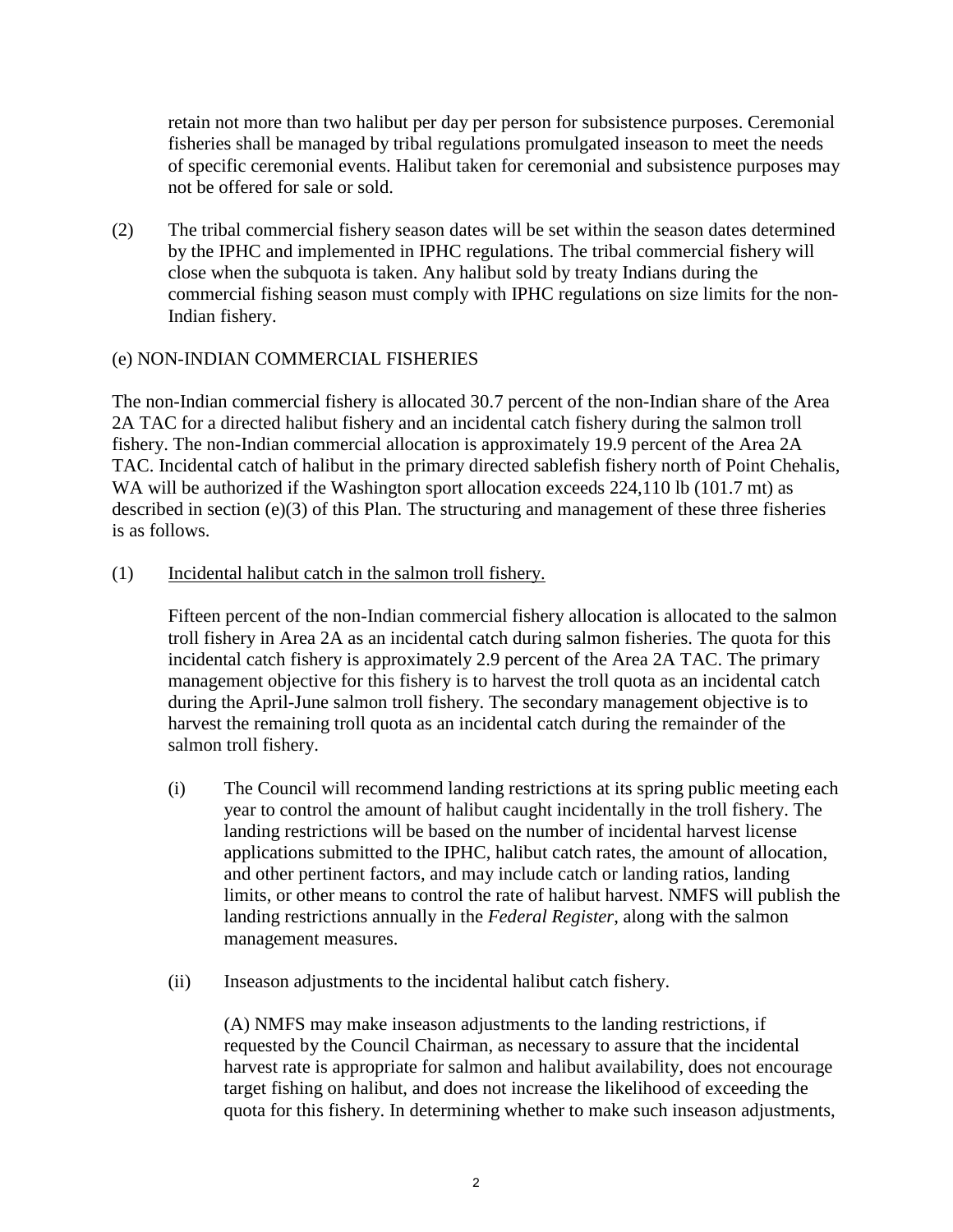NMFS will consult with the applicable state representative(s), a representative of the Council's Salmon Advisory Sub-Panel, and Council staff.

(B) Notice and effectiveness of inseason adjustments will be made by NMFS in accordance with paragraph (f)(5) of this Plan.

- (iii) If the overall quota for the non-Indian, incidental commercial troll fishery has not been harvested by salmon trollers during the April-June fishery, additional landings of halibut caught incidentally during salmon troll fisheries will be allowed in July and will continue until the amount of halibut that was initially available as quota for the troll fishery is taken or until the end of the season date for commercial halibut fishing determined by the IPHC and implemented in IPHC regulation. Landing restrictions implemented for the April-June salmon troll fishery will apply for as long as this fishery is open. Notice of the July opening of this fishery will be announced on the NMFS hotline (206) 526-6667 or (800) 662- 9825. Halibut retention in the salmon troll fishery will be allowed after June only if the opening has been announced on the NMFS hotline.
- (iv) A salmon troller may participate in this fishery or in the directed commercial fishery targeting halibut, but not in both.
- (v) Under the Pacific Coast groundfish regulations at 50 CFR 660.330, fishing with salmon troll gear is prohibited within the Salmon Troll Yelloweye Rockfish Conservation Area (YRCA). The Salmon Troll YRCA is an area off the northern Washington coast and is defined by straight lines connecting latitude and longitude coordinates. Coordinates for the Salmon Troll YRCA are specified in groundfish regulations at 50 CFR 660.70(c) and in salmon regulations at 50 CFR 660.405(c).

## (2) Directed fishery targeting halibut.

Eighty-five percent of the non-Indian commercial fishery allocation is allocated to the directed fishery targeting halibut (e.g., longline fishery) in southern Washington, Oregon, and California. The allocation for this directed catch fishery is approximately 17.0 percent of the Area 2A TAC. This fishery is confined to the area south of Subarea 2A-1 (south of Point Chehalis, WA; 46°53.30' N. lat.). This fishery may also be managed with closed areas designed to protect overfished groundfish species. Any such closed areas will be described annually in federal halibut regulations published in the *Federal Register* and the coordinates will be specifically defined at 50 CFR 660.71 through 660.74. The commercial fishery opening date(s), duration, and vessel trip limits, as necessary to ensure that the quota for the non-Indian commercial fisheries is not exceeded, will be determined by the IPHC and implemented in IPHC regulations. If the IPHC determines that poundage remaining in the quota for the non-Indian commercial fisheries is insufficient to allow an additional day of directed halibut fishing, the remaining halibut will be made available for incidental catch of halibut in the salmon troll fisheries (independent of the incidental harvest allocation).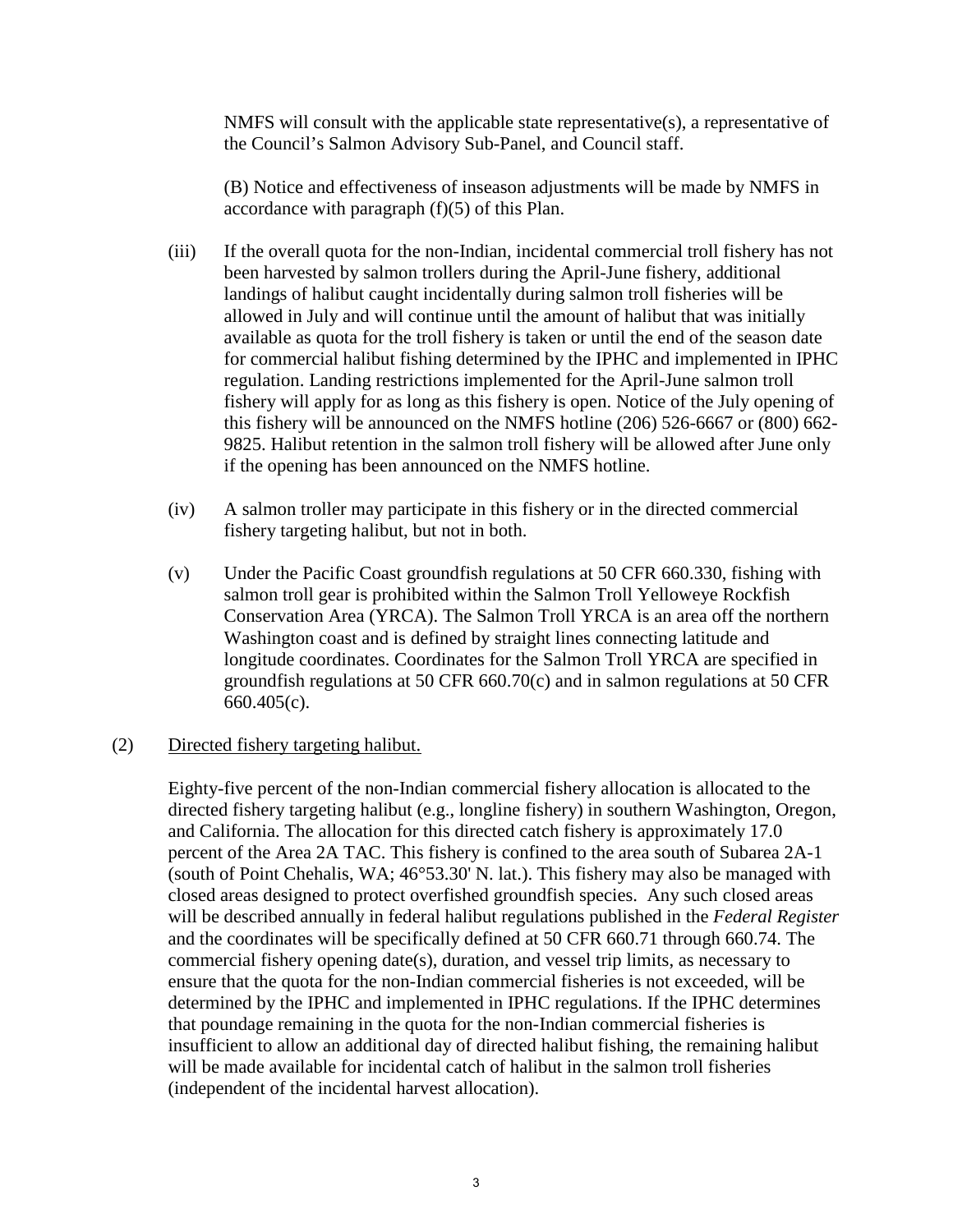#### (3) Incidental catch in the sablefish fishery north of Point Chehalis.

If the Area 2A TAC is greater than 900,000 lb (408.2 mt), the primary directed sablefish fishery north of Point Chehalis will be allocated the Washington sport allocation that is in excess of 214,110 lb (97.1 mt), provided a minimum of 10,000 lb (4.5 mt) is available (i.e., the Washington sport allocation is 224,110 lb (101.7 mt) or greater). If the amount above 214,110 lb  $(97.1 \text{ mt})$  is less than 10,000 lb  $(4.5 \text{ mt})$ , then the excess will be allocated to the Washington sport subareas according to section (f) of this Plan. The amount of halibut allocated to the sablefish fishery will be shared as follows: up to 70,000 lb of halibut to the primary sablefish fishery north of Pt. Chehalis. Any remaining allocation will be distributed to the Washington sport fishery among the four subareas according to the sharing described in the Plan, Section  $(f)(1)$ .

The Council will recommend landing restrictions at its spring public meeting each year to control the amount of halibut caught incidentally in this fishery. The landing restrictions will be based on the amount of the allocation and other pertinent factors, and may include catch or landing ratios, landing limits, or other means to control the rate of halibut landings. NMFS will publish the landing restrictions annually in the *Federal Register*.

Under Pacific Coast groundfish regulations at 50 CFR 660.230, fishing with limited entry fixed gear is prohibited within the North Coast Commercial Yelloweye Rockfish Conservation Area (YRCA) and the Non-Trawl Rockfish Conservation Area (RCA). The North Coast Commercial Yelloweye Rockfish Conservation Area YRCA is an area off the northern Washington coast, overlapping the northern part of North Coast Recreational YRCA. The Non-Trawl RCA is an area off the Washington coast. These closed areas are defined by straight lines connecting latitude and longitude coordinates. Coordinates for the North Coast Commercial YRCA are specified in groundfish regulations at 50 CFR 660.70(b). Coordinates for the Non-Trawl RCA are specified in groundfish regulations at 50 CFR 660.73.

#### (4) Commercial license restrictions/declarations.

Commercial fishers must choose either (1) to operate in the directed commercial fishery in Area 2A and/or retain halibut caught incidentally in the primary directed sablefish fishery north of Point Chehalis, WA or (2) to retain halibut caught incidentally during the salmon troll fishery. Unless otherwise required by IPHC regulations, commercial fishers must obtain an individual vessel license for each commercial fishery: (1) to operate in the directed commercial fishery in Area 2A; or (2) to retain halibut caught incidentally in the primary sablefish fishery north of Point Chehalis, WA; or (3) to retain halibut caught incidentally during the salmon troll fishery. Commercial fishers wishing to operate in both the directed commercial fishery in Area 2A and/or retain halibut caught incidentally in the primary directed sablefish fishery north of Point Chehalis, WA may not obtain a vessel license to retain halibut caught incidentally during the salmon troll season. Commercial fishers operating in the directed halibut fishery must send their vessel license application to the IPHC postmarked no later than April 30, or the first weekday in May, if April 30 falls on a weekend, in order to obtain a vessel license to fish for halibut in Area 2A. Unless otherwise required by IPHC regulations, commercial fishers operating in the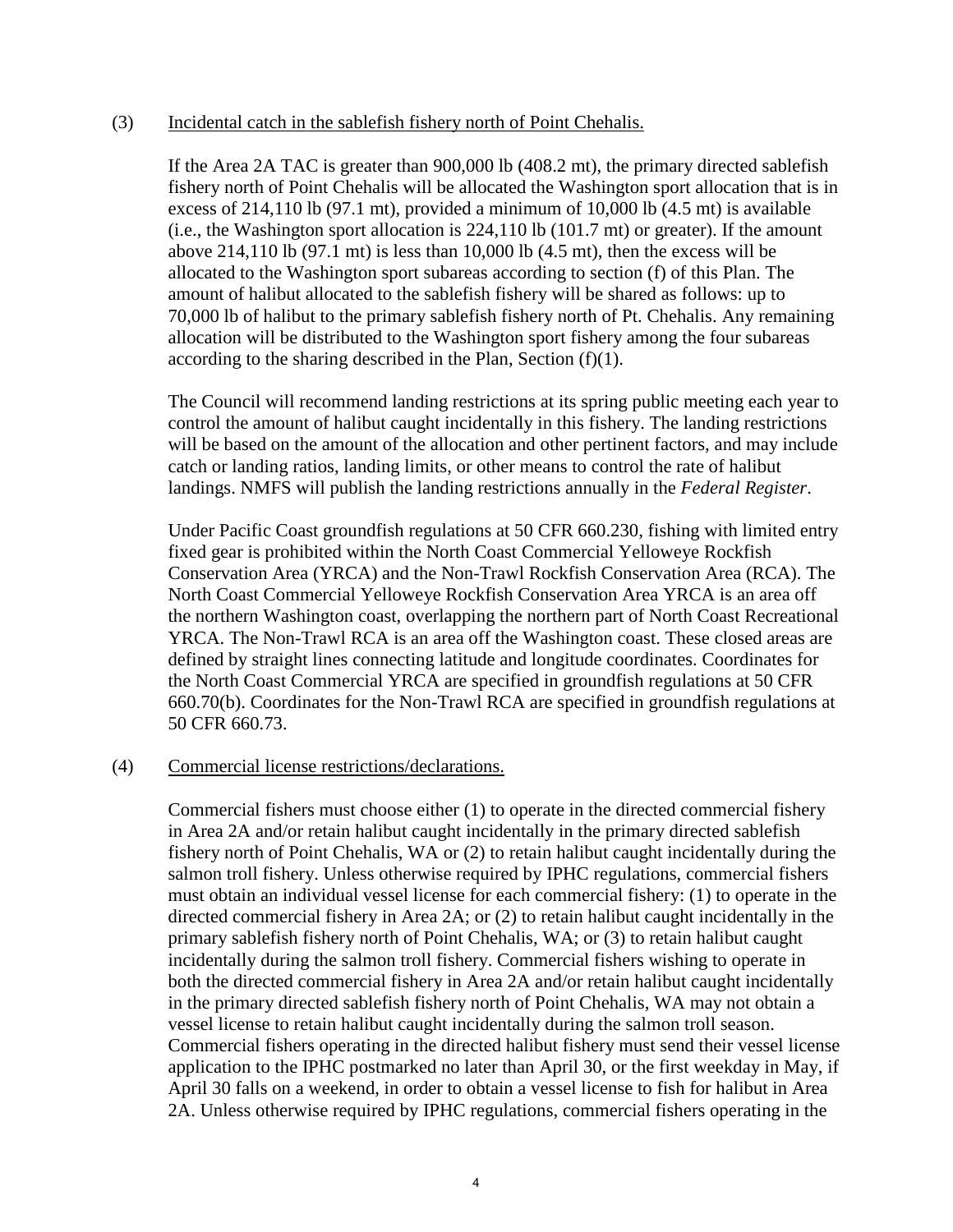primary sablefish fishery north of Point Chehalis, WA who seek to retain incidentally caught halibut must send their vessel license application to the IPHC postmarked no later than March 15, or the first weekday following March 15, if March 15 falls on a weekend, in order to obtain a vessel license to retain incidentally caught halibut in Area 2A. Unless otherwise required by IPHC regulations, commercial fishers operating in the salmon troll fishery who seek to retain incidentally caught halibut must send their vessel license application to the IPHC postmarked no later than March 15, or the first weekday following March 15, if March 15 falls on a weekend, in order to obtain a vessel license to retain incidentally caught halibut in Area 2A. Fishing vessels licensed by IPHC to fish commercially in Area 2A are prohibited from operating in the sport fisheries in Area 2A.

# (f) SPORT FISHERIES

The non-Indian sport fisheries are allocated 69.3 percent of the non-Indian share, which is approximately 45.0 percent of the Area 2A TAC. The allocation is further divided as subquotas among seven geographic subareas.

- (1) Subarea management. The sport fishery is divided into seven sport fishery subareas, each having separate allocations and management measures as follows.
	- (i) Washington inside waters (Puget Sound) subarea.

This sport fishery subarea is allocated 23.5 percent of the first 130,845 lb (59.4 mt) allocated to the Washington sport fishery, and 32 percent of the Washington sport allocation between 130,845 lb (59.4 mt) and  $224,110$  lb (101.7 mt) (except as provided in section (e)(3) of this Plan). This subarea is defined as all U.S. waters east of the mouth of the Sekiu River, as defined by a line extending from 48°17.30' N. lat., 124°23.70' W. long. north to 48°24.10' N. lat., 124°23.70' W. long., including Puget Sound. Season dates will be developed by the end of November each year for the following year. Seasons will open in early May and will be open up to two days per week including one weekday and one weekend day. Season structure will include periodic closures to assess the remaining quota for the subarea. If sufficient quota remains, additional openings may be implemented. The fishery will continue until the quota is projected to be taken, or September 30, whichever is earlier. The daily bag limit is one fish per person, with no size limit.

(ii) Washington north coast subarea.

This sport fishery subarea is allocated 62.2 percent of the first 130,845 lb (59.4 mt) allocated to the Washington sport fishery, and 32 percent of the Washington sport allocation between 130,845 lb (59.4 mt) and 224,110 lb (101.7 mt) (except as provided in section (e)(3) of this Plan). This subarea is defined as all U.S. waters west of the mouth of the Sekiu River, as defined above in paragraph  $(f)(1)(i)$ , and north of the Queets River (47°31.70' N. lat.). Season dates will be developed by the end of November each year for the following year. Seasons will open in early May and will be open up to two days per week including one weekday and one weekend day. Season structure will include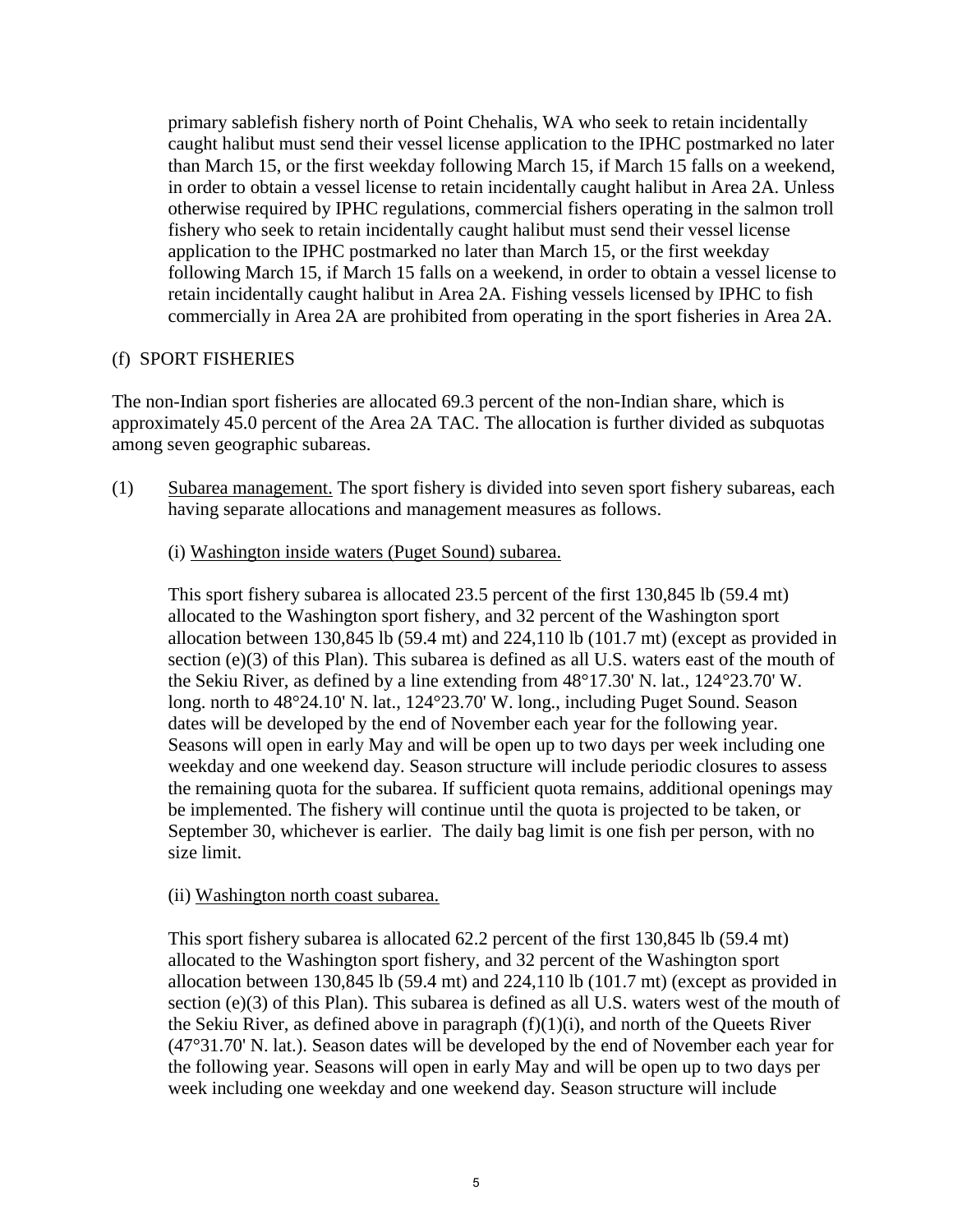periodic closures to assess the remaining quota for the subarea. If sufficient quota remains, additional openings may be implemented.

No sport fishing for halibut is allowed after September 30. If the fishery is closed prior to September 30, and there is insufficient quota remaining to reopen for another fishing day, then any remaining quota may be transferred inseason to another Washington coastal subarea by NMFS via an update to the recreational halibut hotline. The daily bag limit in all fisheries is one halibut per person with no size limit.

Recreational fishing for groundfish and halibut is prohibited within the North Coast Recreational Yelloweye Rockfish Conservation Area (YRCA). The North Coast Recreational YRCA is a C-shaped area off the northern Washington coast and is defined by straight lines connecting latitude and longitude coordinates. Coordinates for the North Coast Recreational YRCA are specified in groundfish regulations at 50 CFR 660.70(a) and will be described annually in federal halibut regulations published in the *Federal Register*.

### (iii) Washington south coast subarea.

This sport fishery is allocated 12.3 percent of the first 130,845 lb (59.4 mt) allocated to the Washington sport fishery, and 32 percent of the Washington sport allocation between 130,845 lb (59.4 mt) and 224,110 lb (101.7 mt) (except as provided in section (e)(3) of this Plan. This subarea is defined as waters south of the Queets River (47°31.70' N. lat.) and north of Leadbetter Point (46°38.17' N. lat.). The south coast subarea quota will be allocated as follows: 10 percent or 2,000 pounds, whichever is less, will be set aside for the nearshore fishery with the remaining amount allocated to the primary fishery. During days open to the primary fishery and seaward of the 30-fm line lingcod may be taken, retained and possessed, when allowed by groundfish regulations. Season dates for the primary fishery will be developed by the end of November each year for the following year. The primary seasons will open in early May and will be open up to two days per week including one weekday and one weekend day. The primary season structure will include periodic closures to assess the remaining quota for the subarea. If sufficient quota remains, additional openings may be implemented. If there is insufficient quota remaining to reopen the primary fishery for another fishing day, the remaining primary fishery quota will be added to the nearshore quota. The nearshore fishery takes place, in the area from 47°31.70' N. lat. south to 46°58.00' N. lat. and east of a boundary line approximating the 30 fathom depth contour as defined by the following coordinates:

47°31.70´ N. lat., 124°37.03´ W. long.; 47°25.67´ N. lat., 124°34.79´ W. long.; 47°12.82´ N. lat., 124°29.12´ W. long.; and 46°58.00´ N. lat., 124°24.24´ W. long.

The nearshore fishery will open the first Saturday subsequent to the closure of the primary fishery and will be open seven days per week until the remaining quota is projected to be taken. If the fishery is closed prior to September 30, and there is insufficient quota remaining to reopen the nearshore areas for another fishing day, then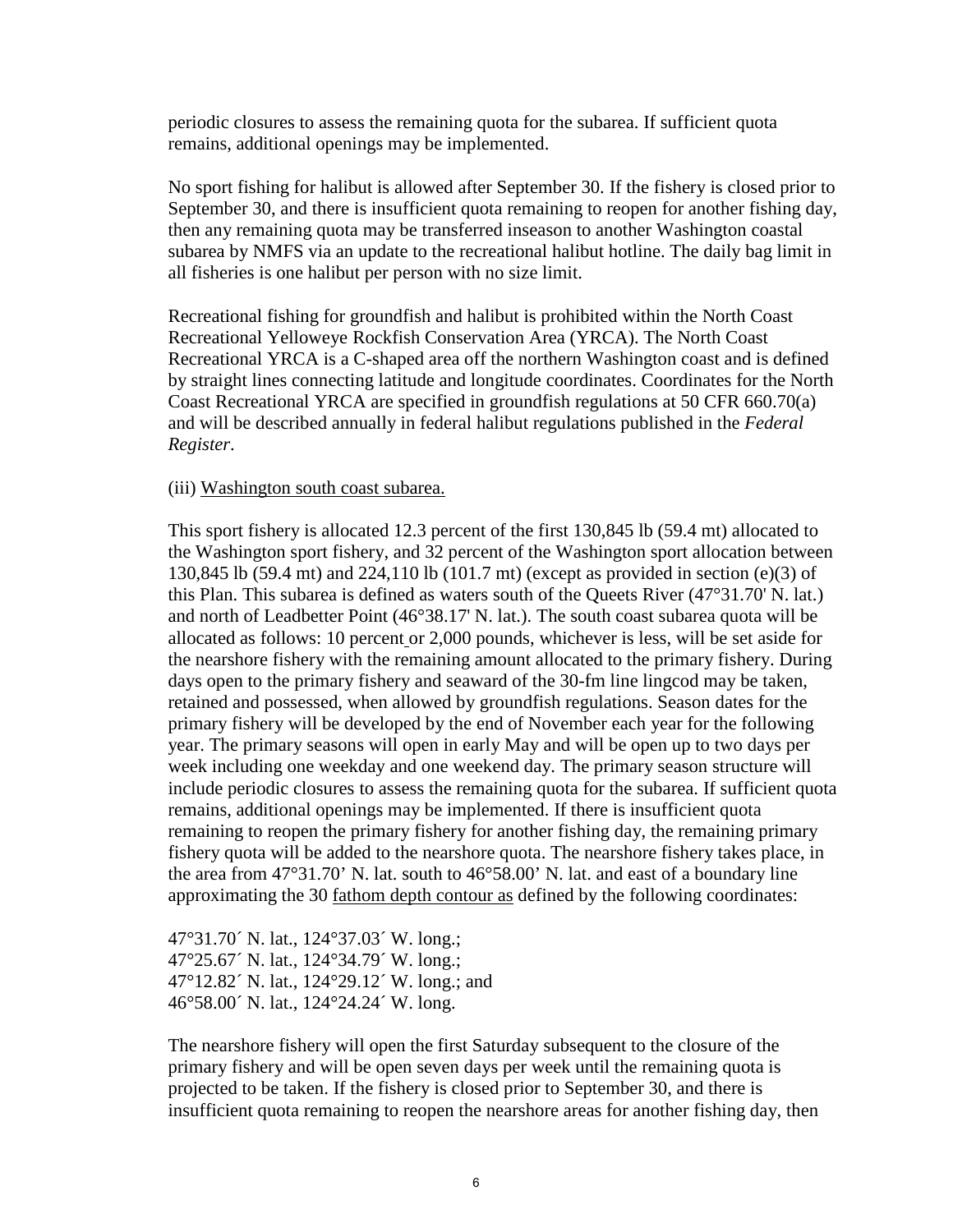any remaining quota may be transferred inseason to another Washington coastal subarea by NMFS via an update to the recreational halibut hotline.

The daily bag limit is one halibut per person, with no size limit.

Recreational fishing for groundfish and halibut is prohibited within two YRCA's off Washington's southern coast. The South Coast Recreational YRCA and the Westport Offshore YRCA are defined by straight lines connecting latitude and longitude coordinates. Coordinates for these Recreational YRCAs are specified in groundfish regulations at 50 CFR 660.70 (d) and (e) and will be described annually in federal halibut regulations published in the *Federal Register*.

## (iv) Columbia River subarea.

This sport fishery subarea is allocated 2.0 percent of the first 130,845 lb (59.4 mt) allocated to the Washington sport fishery, and 4.0 percent of the Washington sport allocation between 130,845 lb (59.4 mt) and  $224,110$  lb (101.7 mt) (except as provided in section (e)(3) of this Plan). This subarea is also allocated 2.3 percent of the Oregon sport allocation. This subarea is defined as waters south of Leadbetter Point, WA (46°38.17' N. lat.) and north of Cape Falcon, OR (45°46.00' N. lat.). The Columbia River subarea seasons are as follows:

(A) A nearshore fishery is allocated 500 pounds of the Columbia River subarea allocation, to allow incidental halibut retention on groundfish trips in the area shoreward of the boundary line approximating the 30 fathom (55 m) depth contour extending from Leadbetter Point, WA (46°38.17' N. lat., 124°15.88' W. long.) to the Washington-Oregon border (46°16.00' N. lat., 124°15.88' W. long.) and from there, connecting to the boundary line approximating the 40 fathom (73 m) depth contour in Oregon. Coordinates will be specifically defined at 50 CFR 660.71 through 660.74. The nearshore fishery will be open Monday through Wednesday following the opening of the all-depth fishery, until the nearshore allocation is taken or September 30, whichever is earlier. Taking, retaining, possessing or landing halibut on groundfish trips is only allowed in the nearshore area on days not open to all-depth Pacific halibut fisheries. The daily bag limit is one halibut per person, with no size limit.

(B) The remaining Columbia River subarea allocation will be allocated for an alldepth fishery beginning in May. The all-depth fishery will open on the first Thursday in May or May 1 if it is a Friday, Saturday or Sunday, 4 days per week, Thursday through Sunday until the subarea allocation is taken, or until September 30, whichever is earlier. Subsequent to the closure, if there is insufficient quota remaining in the Columbia River subarea for another fishing day, then any remaining quota may be transferred inseason to another Washington and/or Oregon subarea by NMFS via an update to the recreational halibut hotline. Any remaining quota would be transferred to each state in proportion to its contribution. The daily bag limit is one halibut per person, with no size limit. No groundfish may be taken and retained, possessed or landed when halibut are on board the vessel with the following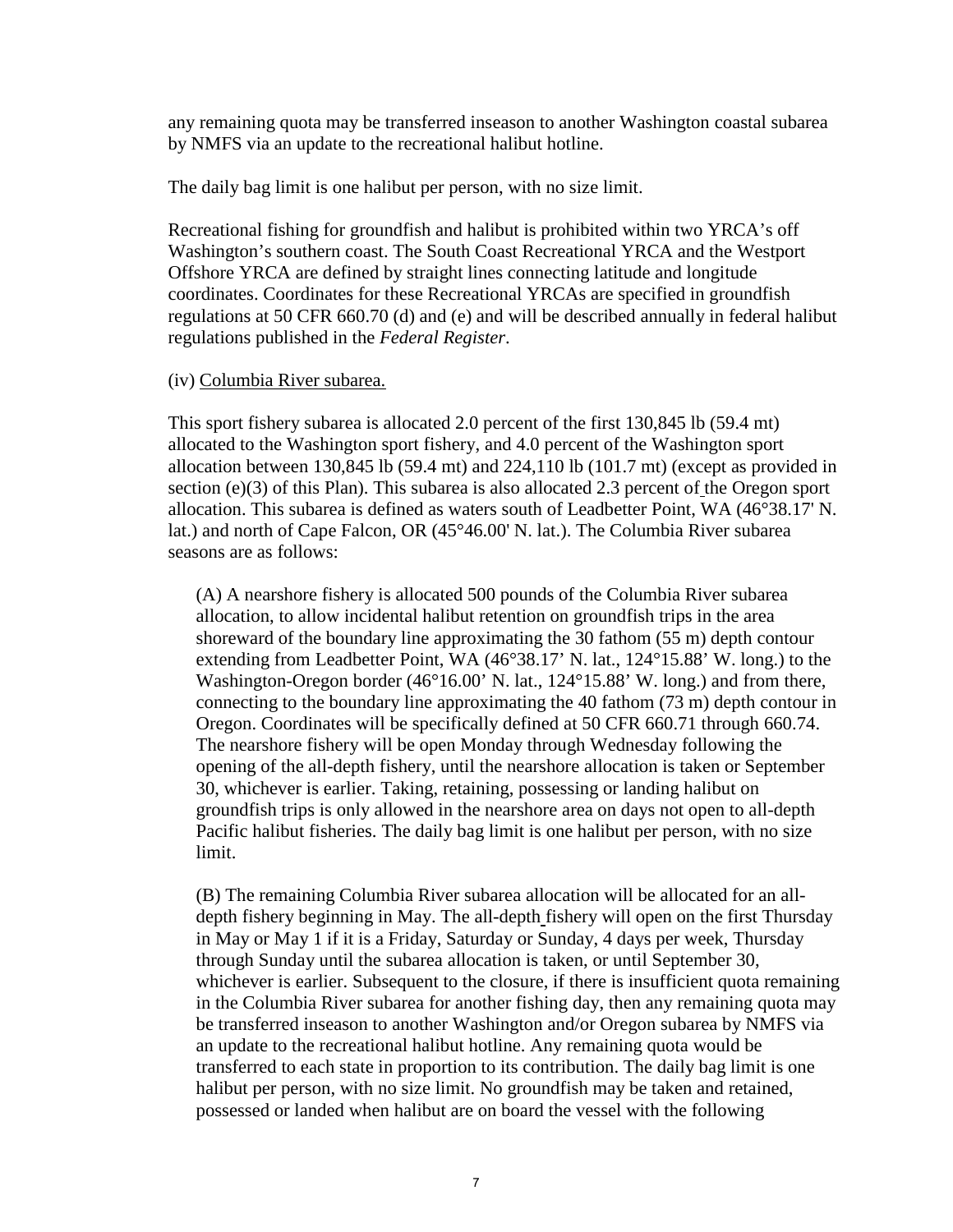exceptions. When allowed by groundfish regulations sablefish, Pacific cod, flatfish species may be retained, and lingcod caught north of the Washington-Oregon border (46°16.00' N. lat.) may be retained during the month of May.

#### (v) Oregon central coast subarea.

This subarea extends from Cape Falcon (45°46.00' N. lat.) to Humbug Mountain, Oregon (42°40.50' N. lat.) and is allocated 93.79 percent of the Oregon sport allocation. If the overall 2A TAC is 700,000 pounds (317.5 mt) or greater, the structuring objectives for this subarea are to provide two periods of fishing opportunity in Spring and in Summer in productive deeper water areas along the coast, and provide a period of fishing opportunity in the summer for nearshore waters. If the overall 2A TAC is less than 700,000 pounds (317.5 mt), the structuring objectives for this subarea are to provide a period of fishing opportunity beginning in Spring in productive deeper water areas along the coast, and provide a period of fishing opportunity in nearshore waters. Any poundage remaining unharvested in the Spring all-depth subquota will be added to either the Summer alldepth sub-quota or the nearshore subquota based on need, determined via joint consultation between IPHC, NMFS, PFMC, and ODFW. If the 2A TAC exceeds 700,000 pounds, any poundage that is not needed to extend the inside 40-fathom (73 m) fishery through October 31 will be added to the Summer all-depth season if it can be used, and any poundage remaining unharvested from the Summer all-depth fishery will be added to the inside 40-fathom (73 m) fishery subquota, if it can be used. If inseason it is determined via joint consultation between IPHC, NMFS, PFMC, and ODFW, that the combined all-depth and inside 40-fathom (73 m) fisheries will not harvest the entire quota to the subarea, quota may be transferred inseason to another subarea south of Leadbetter Point, WA by NMFS via an update to the recreational halibut hotline. The daily bag limit is one halibut per person, unless otherwise specified, with no size limit. During days open to all-depth halibut fishing when the groundfish fishery is restricted by depth, no groundfish may be taken and retained, possessed or landed, except sablefish, Pacific cod and flatfish species when allowed by groundfish regulations, if halibut are on board the vessel. During days open to all-depth halibut fishing when the groundfish fishery is open to all depths, any groundfish species permitted under the groundfish regulations may be retained, possessed or landed if halibut are on aboard the vessel. During days open to nearshore halibut fishing, flatfish species may be taken and retained seaward of the seasonal groundfish depths restrictions, if halibut are on board the vessel.

Recreational fishing for groundfish and halibut is prohibited within the Stonewall Bank YRCA. The Stonewall Bank YRCA is an area off central Oregon, near Stonewall Bank, and is defined by straight lines connecting latitude and longitude coordinates. Coordinates for the Stonewall Bank YRCA are specified in groundfish regulations at 50 CFR 660.70 (f) and will be described annually in federal halibut regulations published in the *Federal Register*.

ODFW will sponsor a public input process shortly after the IPHC annual meeting to develop recommendations to NMFS on the open dates for each season each year. The three seasons for this subarea are as follows.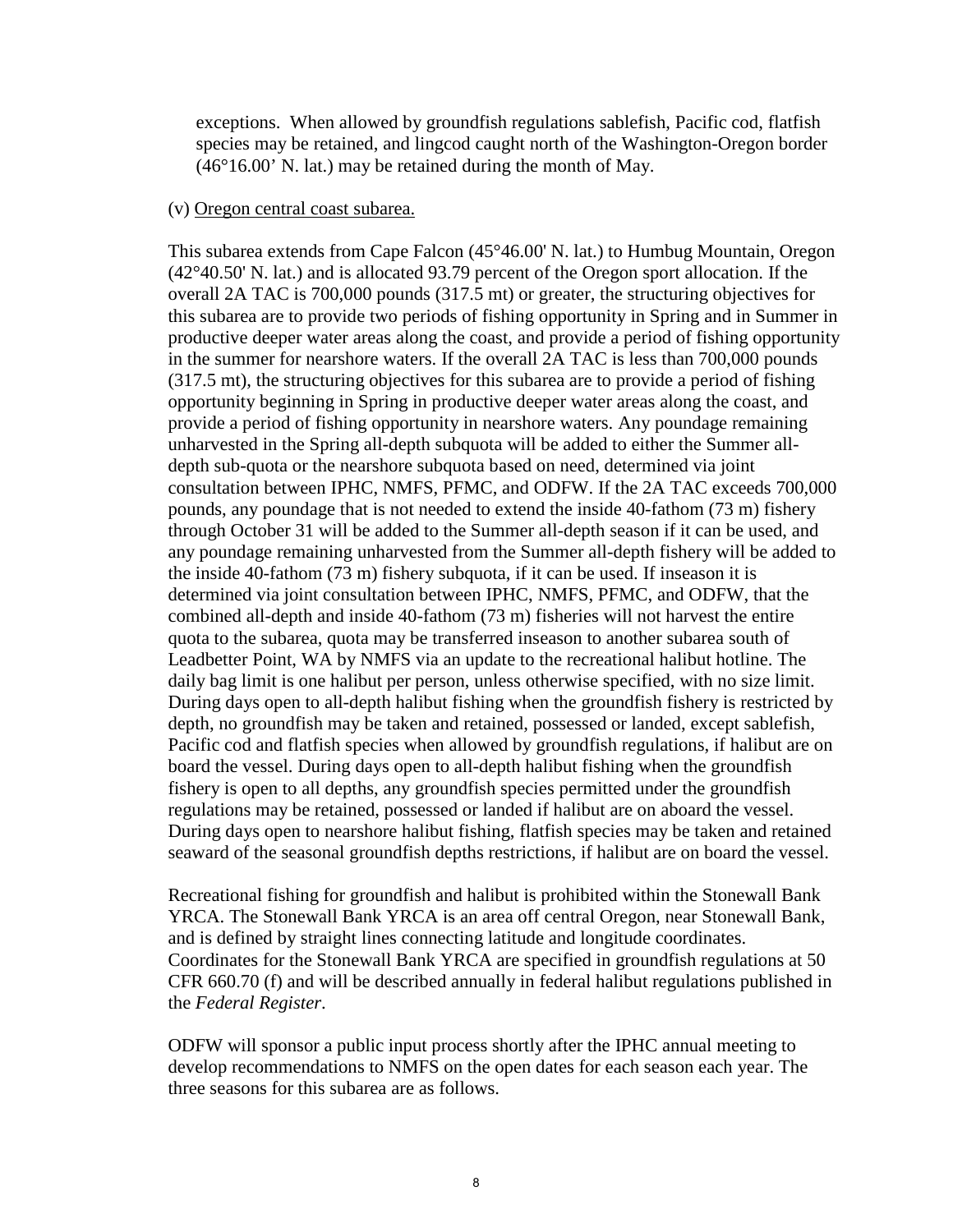(A) The first season (nearshore fishery) opens June 1, 7 days per week, only in waters inside the 40-fathom (73 m) curve. The fishery continues until the subquota is taken, or until October 31, whichever is earlier and is allocated 12 percent of the subarea quota if the 2A TAC is above 700,000 pounds (317.5 mt) or greater or 25 percent of the subarea quota if the 2A TAC is less than 700,000 pounds (317.5 mt). Any overage in the all-depth fisheries would not affect achievement of allocation set aside for the inside 40-fathom (73 m) curve fishery.

(B) The second season (Spring fishery) is an all-depth fishery with two potential openings and is allocated 63 percent of the subarea quota if the TAC is 700,000 pounds (317.5 mt) or greater, or 75 percent of the subarea quota if the 2A TAC is less than 700,000 pounds (317.5 mt). Fixed season dates will be established preseason for the first Spring opening and will not be modified inseason except if the combined Oregon all-depth Spring and Summer season total quotas are estimated to be achieved. Recent year catch rates will be used as a guideline for estimating the catch rate for the Spring fishery each year. The number of fixed season days established will be based on the projected catch per day with the intent of not exceeding the subarea subquota for this season. The first opening will be structured for 2 days per week (Friday and Saturday) if the season is for 4 or fewer fishing days. The fishery will be structured for 3 days per week (Thursday through Saturday) if the season is for 5 or more fishing days. The fixed season dates will occur in consecutive weeks starting the second Thursday in May (if the season is 5 or more fishing days) or second Friday in May (if the season is 4 or fewer fishing days), with possible exceptions to avoid adverse tidal conditions. If, following the "fixed" dates, quota for this season remains unharvested, a second opening will be held. If it is determined appropriate through joint consultation between IPHC, NMFS, PFMC, and ODFW, fishing may be allowed on one or more additional days. Notice of the opening(s) will be announced by NMFS via an update to the recreational halibut hotline. The fishery will be open every other week on Thursday through Saturday except that week(s) may be skipped to avoid adverse tidal conditions. The potential open Thursdays through Saturdays will be identified preseason. The fishery will continue until there is insufficient quota for an additional day of fishing or July 31, whichever is earlier if the 2A TAC is 700,000 pounds (317.5 mt) or greater. If the 2A TAC is less than 700,000 pounds (317.5 mt) the fishery will continue until there is insufficient quota for an additional day of fishing or October 31, whichever is earlier.

(C) The last season (summer fishery) is an all-depth fishery that begins on the first Friday in August and is allocated 25 percent of the subarea quota if the 2A TAC is 700,000 pounds (317.5 mt) or greater. If the 2A TAC is less than 700,000 pounds (317.5 mt) then 0 percent of the subarea quota will be allocated to this season. The fishery will be structured to be open every other week on Friday and Saturday except that week(s) may be skipped to avoid adverse tidal conditions. The fishery will continue until there is insufficient quota remaining to reopen for another fishing day or October 31, whichever is earlier. The potential open Fridays and Saturdays will be identified preseason. If after the first scheduled open period, the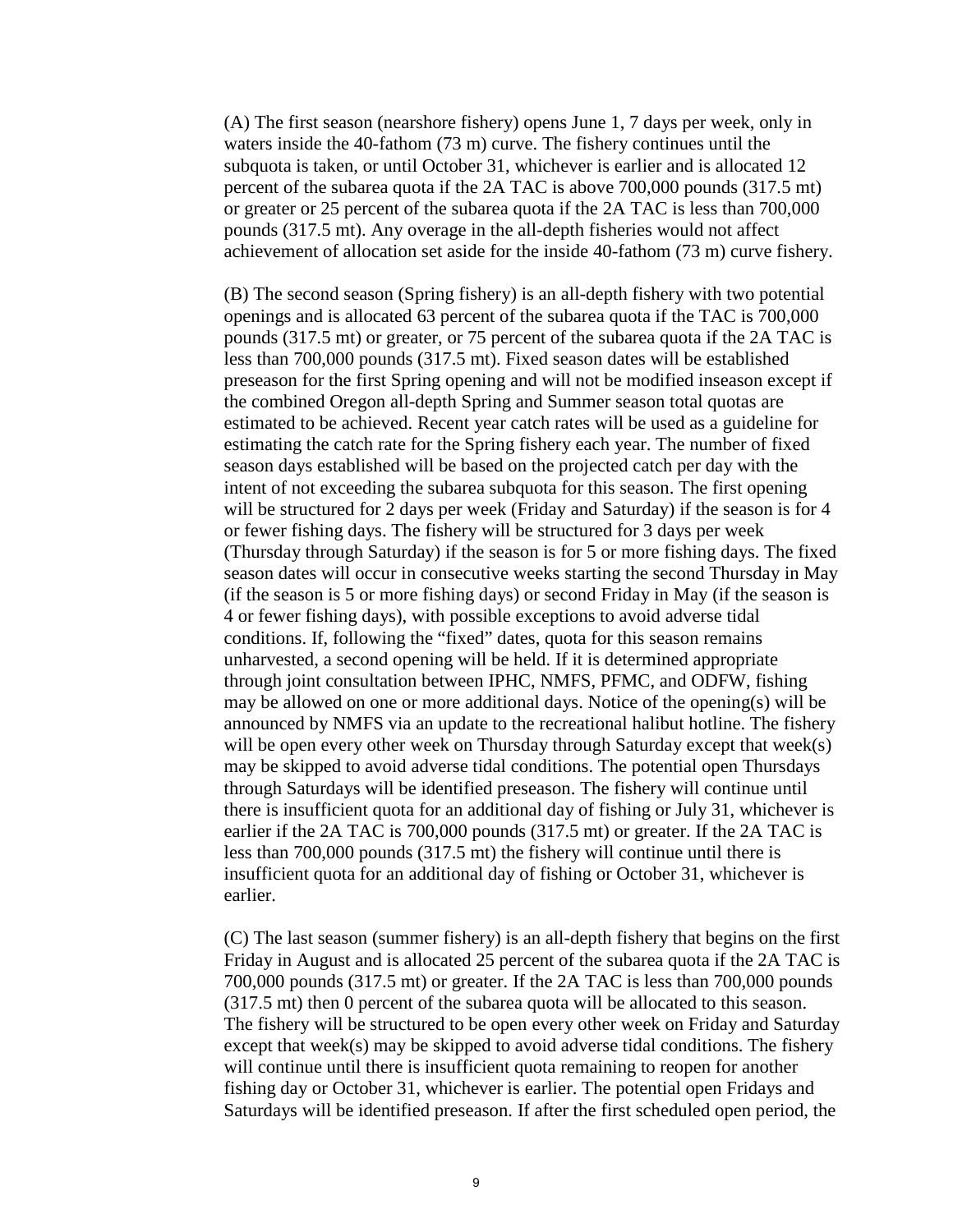remaining Cape Falcon to Humbug Mountain entire season quota (combined alldepth and inside 40-fathom (73 m) quotas) is 60,000 lb (27.2 mt) or more, the fishery will re-open on every Friday and Saturday (versus every other Friday and Saturday), if determined to be appropriate through joint consultation between IPHC, NMFS, PFMC, and ODFW. The inseason action will be announced by NMFS via an update to the recreational halibut hotline. If after the Labor Day weekend, the remaining Cape Falcon to Humbug Mountain entire season quota (combined all-depth and inside 40-fathom (73 m) quotas) is 30,000 lb (13.6 mt) or more and the fishery is not already open every Friday and Saturday, the fishery will re-open on every Friday and Saturday (versus every other Friday and Saturday), if determined to be appropriate through joint consultation between IPHC, NMFS, PFMC, and ODFW. After the Labor Day weekend, the IPHC, NMFS, PFMC, and ODFW will consult to determine whether increasing the Oregon Central Coast bag limit to two fish is warranted with the intent that the quota for the subarea is taken by September 30. If the quota is not taken by September 30, the season will remain open, maintaining the bag limit in effect at that time, through October 31 or quota attainment, whichever is earlier. The inseason action will be announced by NMFS via an update to the recreational halibut hotline.

(vi) Southern Oregon Subarea

This sport fishery is allocated 3.91 percent of the Oregon sport allocation. This area is defined as the area south of Humbug Mountain, OR (42° 40.50' N. lat.) to the Oregon/California Border (42° 00.00' N. lat.). This fishery will open May 1, seven days per week until the subquota is taken or October 31, whichever is earlier. The daily bag limit is one halibut per person with no size limit. No groundfish may be taken and retained, possessed or landed, except sablefish, Pacific cod, and flatfish species, in areas closed to groundfish, if halibut are on board the vessel.

(vii) California subarea

This sport fishery subarea is allocated 4.0 percent of the non-Indian allocation. This area is defined as the area south of the Oregon/California Border (42° 00.00' N. lat.), including all California waters. The fishery will be structured to provide recreational fishing opportunity seven days per week, from May 1 until the quota is projected to be taken, or until October 31, whichever is earlier. Additional closed periods during this season, such as closed weeks or months and including a later opening date, may be established preseason by NMFS based on the subarea quota and projected catch. Based on the subarea quota, and considering stakeholder input, the California Department of Fish and Wildlife will provide recommendations to NMFS each year as soon as possible following the determination of the Area 2A TAC on the opening date and other closure dates, such as closed weeks or months, that would apply during the fishing season that year. Closure of the fishery or other inseason adjustments will be made by NMFS via an update to the recreational halibut hotline. The daily bag limit is one halibut per person, with no size limit.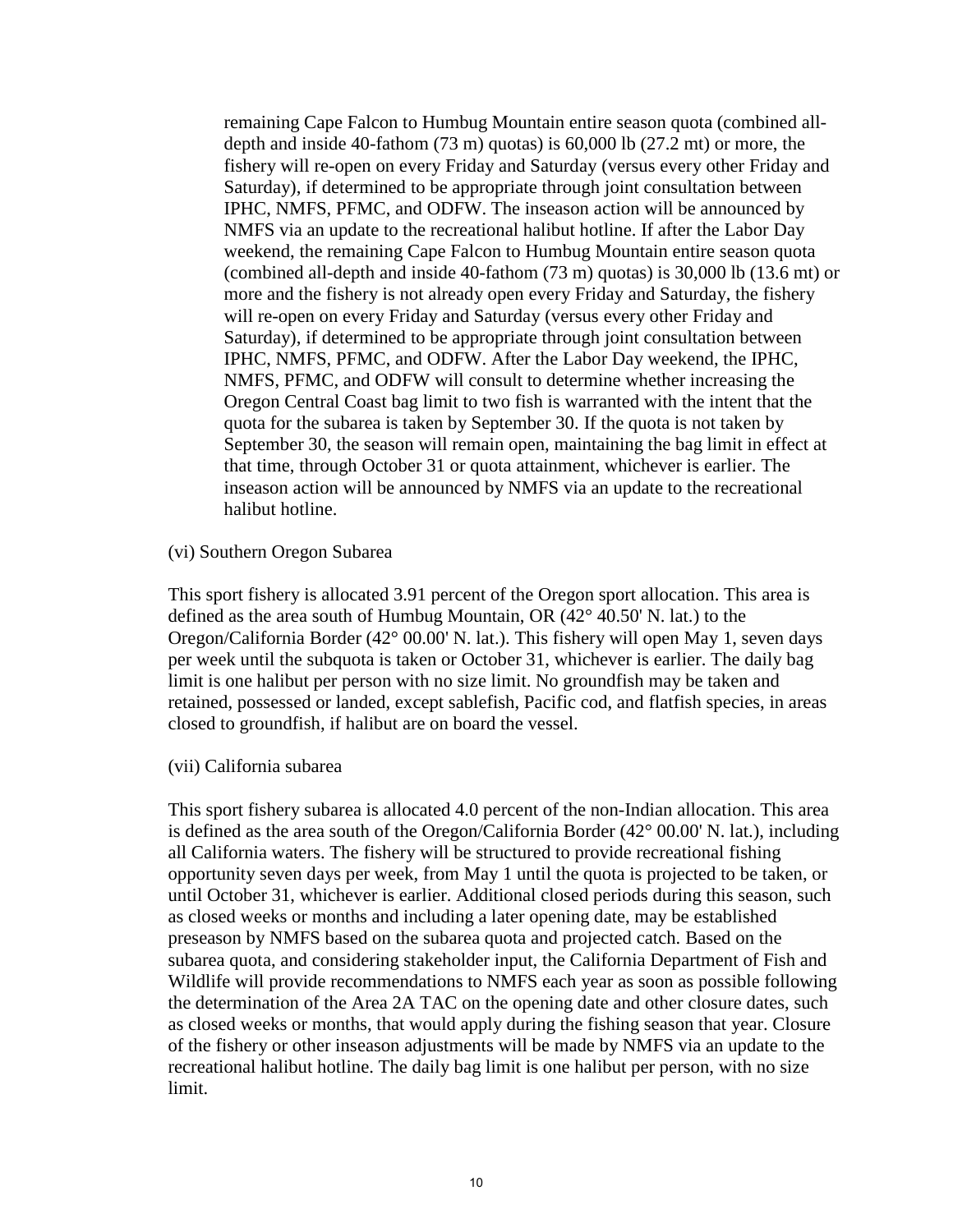- (2) Port of landing management. All sport fishing in Area 2A will be managed on a "port of landing" basis, whereby any halibut landed into a port will count toward the quota for the subarea in which that port is located, and the regulations governing the subarea of landing apply, regardless of the specific area of catch.
- (3) Possession limits. The sport possession limit on land in Washington is two daily bag limits, regardless of condition, but only one daily bag limit may be possessed on the vessel. The sport possession limit on land in Oregon is three daily bag limits, regardless of condition, but only one daily bag limit may be possessed on the vessel. The sport possession limit on land in California and on the vessel is one daily bag limit, regardless of condition.
- (4) Ban on sport vessels in the commercial fishery. Vessels operating in the sport fishery for halibut in Area 2A are prohibited from operating in the commercial halibut fishery in Area 2A. Sport fishers and charterboat operators must determine, prior to May 1 of each year, whether they will operate in the commercial halibut fisheries in Area 2A which requires a commercial fishing license from the IPHC. Sport fishing for halibut in Area 2A is prohibited from a vessel licensed to fish commercially for halibut in Area 2A.

# (5) Flexible inseason management provisions.

- (i) The Regional Administrator, NMFS West Coast Region, after consultation with the Chairman of the Pacific Fishery Management Council, the IPHC Executive Director, and the Fisheries Director(s) of the affected state(s), or their designees, is authorized to modify regulations during the season after making the following determinations.
	- (A) The action is necessary to allow allocation objectives to be met.
	- (B) The action will not result in exceeding the catch limit for the area.
	- (C) If any of the sport fishery subareas north of Cape Falcon, OR are not projected to utilize their respective quotas by September 30, NMFS may take inseason action to transfer any projected unused quota to another Washington sport subarea.
	- (D) If any of the sport fishery subareas south of Leadbetter Point, WA are not projected to utilize their respective quotas by their season ending dates, NMFS may take inseason action to transfer any projected unused quota to another Oregon sport subarea.
	- (E) Notwithstanding  $(f)(5)(i)(A)$ , if the total estimated yelloweye rockfish bycatch mortality from recreational halibut trips in all Oregon subareas is projected to exceed 22 percent of the annual Oregon recreational yelloweye rockfish harvest guideline, NMFS may take inseason action to reduce yelloweye rockfish bycatch mortality in the halibut fishery while allowing allocation objectives to be met to the extent possible.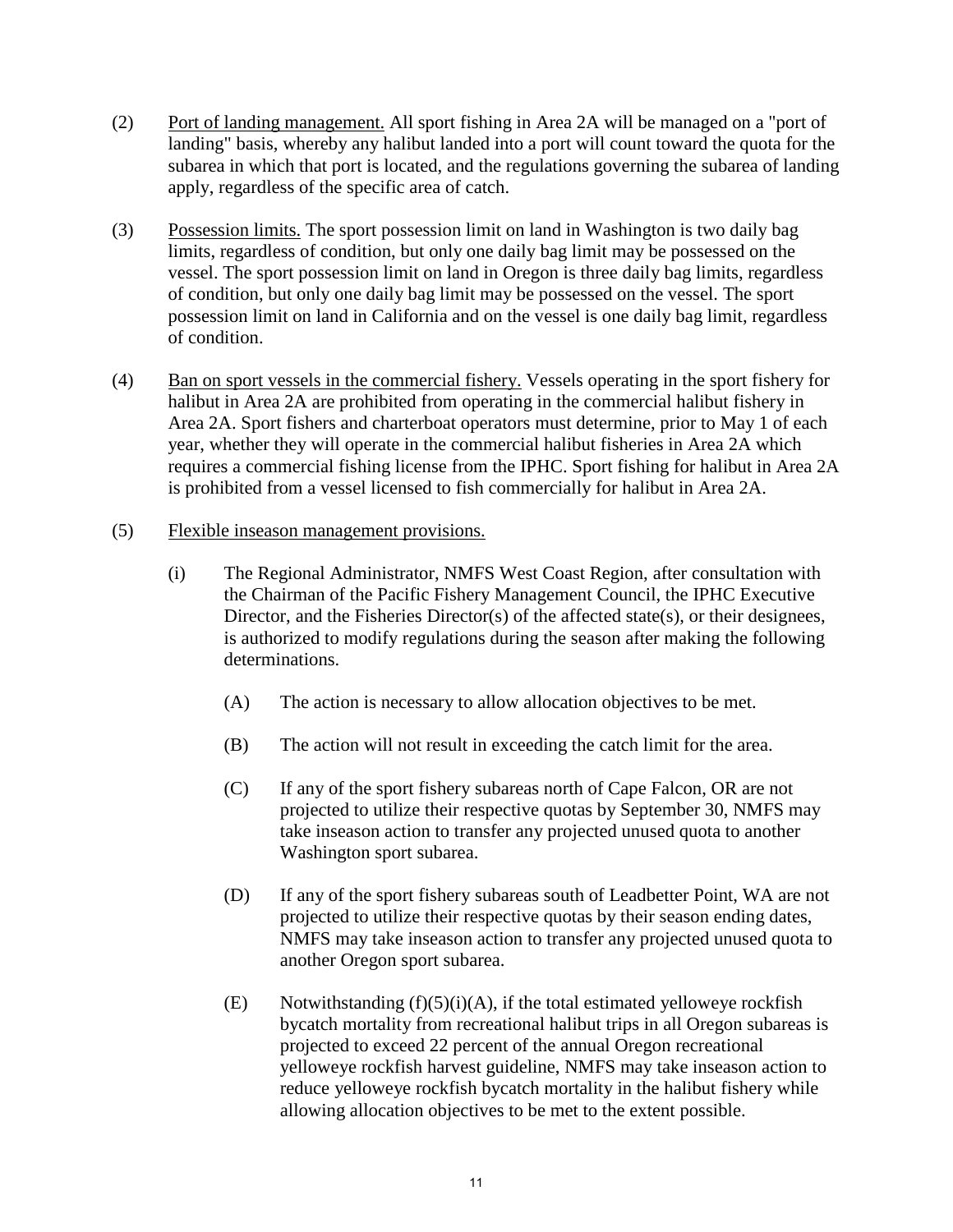- (ii) Flexible inseason management provisions include, but are not limited to, the following:
	- (A) Modification of sport fishing periods;
	- (B) Modification of sport fishing bag limits;
	- (C) Modification of sport fishing size limits;
	- (D) Modification of sport fishing days per calendar week; and
	- (E) Modification of subarea quotas; and
	- (F) Modification of Stonewall Bank YRCA restrictions off Oregon.
- (iii) Notice procedures.
	- (A) Inseason actions taken by NMFS will be published in the *Federal Register*.
	- (B) Actual notice of inseason management actions will be provided by a telephone hotline administered by the West Coast Region, NMFS, at 206- 526-6667 or 800-662-9825. Since provisions of these regulations may be altered by inseason actions, sport fishermen should monitor the telephone hotline for current information for the area in which they are fishing.
- (iv) Effective dates.
	- (A) Inseason actions will be effective on the date specified in the *Federal Register* notice or at the time that the action is filed for public inspection with the Office of the Federal Register, whichever is later.
	- (B) If time allows, NMFS will invite public comment prior to the effective date of any inseason action filed with the *Federal Register*. If the West Coast Administrator determines, for good cause, that an inseason action must be filed without affording a prior opportunity for public comment, public comments will be received for a period of 15 days after of the action in the *Federal Register*.
	- (C) Inseason actions will remain in effect until the stated expiration date or until rescinded, modified, or superseded. However, no inseason action has any effect beyond the end of the calendar year in which it is issued.
- (v) Availability of data. The West Coast Administrator will compile, in aggregate form, all data and other information relevant to the action being taken and will make them available for public review during normal office hours at the West